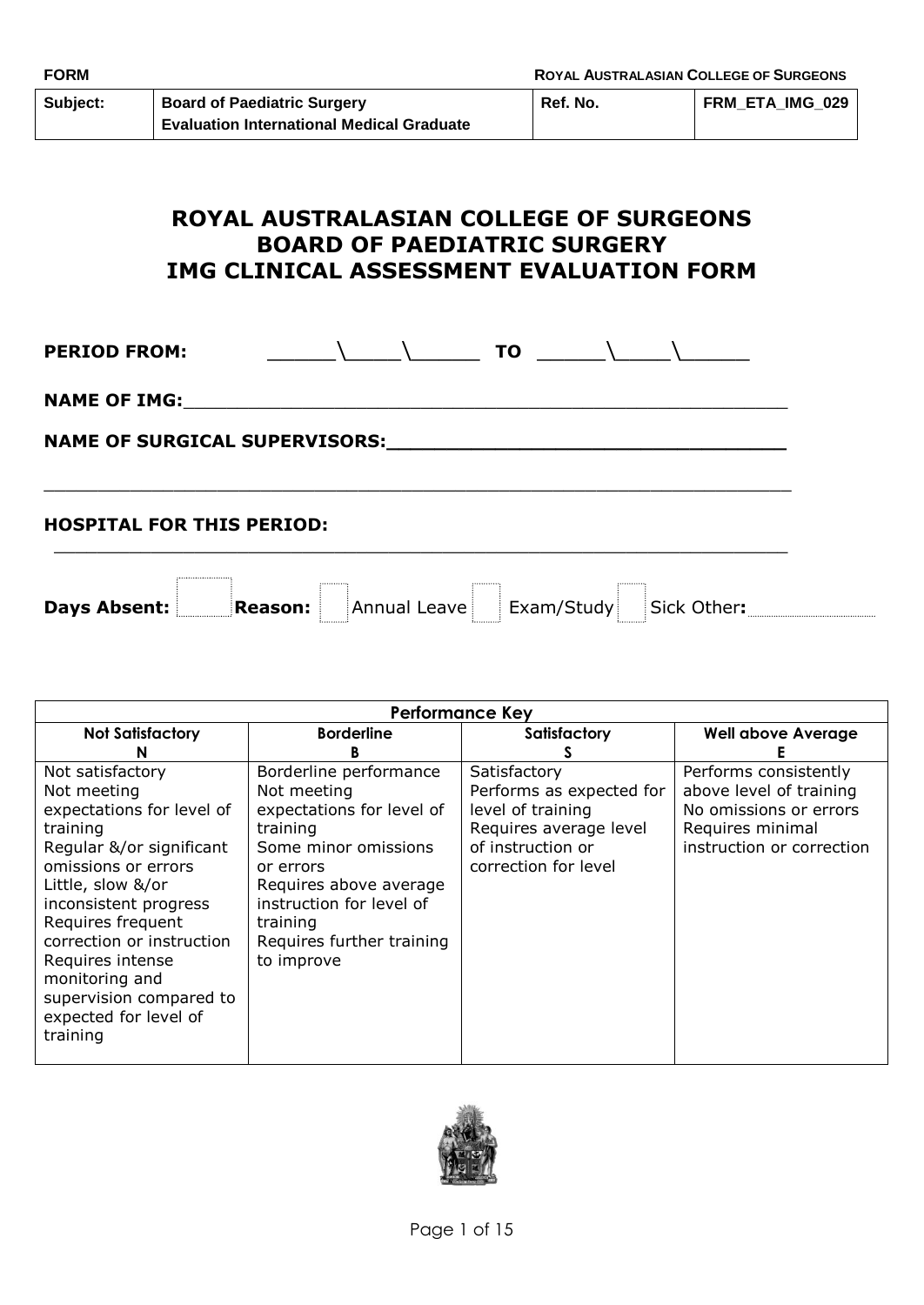# **ROYAL AUSTRALASIAN COLLEGE OF SURGEONS BOARD OF PAEDIATRIC SURGERY IMG CLINICAL ASSESSMENT EVALUATION FORM**

Place an "x" in the box that best reflects the specified attribute of the trainee

#### **A. CLINICAL KNOWLEDGE/MEDICAL EXPERTISE: ACQUISITION AND APPLICATION**

|                                                                                          | <b>IMG'S PERFORMANCE IS:</b>    |                        |                          |                                   |                                                                                      |
|------------------------------------------------------------------------------------------|---------------------------------|------------------------|--------------------------|-----------------------------------|--------------------------------------------------------------------------------------|
|                                                                                          | Not<br><b>Satisfactory</b><br>N | <b>Borderline</b><br>в | <b>Satisfactory</b><br>s | <b>Well above</b><br>average<br>E |                                                                                      |
| <b>ACQUISITION of Basic Science and clinical knowledge</b>                               |                                 |                        |                          |                                   | <b>ESSENTIAL COMPETENCY</b>                                                          |
| Poor reader of basic science                                                             |                                 |                        |                          |                                   | Outstanding knowledge of<br>basic sciences                                           |
| Poor knowledge of common<br>paediatric surgical conditions                               |                                 |                        |                          |                                   | Comprehensive knowledge of<br>paediatric surgical conditions                         |
| Lacks appropriate knowledge to<br>construct diagnosis in<br>paediatric surgical patients |                                 |                        |                          |                                   | Outstanding knowledge, can<br>"spot the unusual" correctly                           |
| Poor perspective of paediatric<br>subjects                                               |                                 |                        |                          |                                   | Knowledge in perspective,<br>aware of the unusual                                    |
| Struggles to accumulate<br>knowledge                                                     |                                 |                        |                          |                                   | Acquires knowledge easily                                                            |
| Limited knowledge of texts or<br>journals                                                |                                 |                        |                          |                                   | Good knowledge of literature                                                         |
| Allows deficiences to persist                                                            |                                 |                        |                          |                                   | Quick to correct exposed<br>deficiences                                              |
| <b>APPLICATION 2. Basic Science and clinical knowledge</b>                               |                                 |                        |                          |                                   | <b>ESSENTIAL COMPETENCY</b>                                                          |
| Fails to apply knowledge to<br>clinical problems                                         |                                 |                        |                          |                                   | Excellent application of<br>knowledge to clinical situation<br>in paediatric surgery |
| Fails to recognise specific<br>paediatric surgical issues                                |                                 |                        |                          |                                   | Clearly differentiates issues<br>of paediatric surgical<br>significance              |
| Needs encouragement to study                                                             |                                 |                        |                          |                                   | Enthusiastic learner takes<br>extra courses etc.                                     |
| No initiative                                                                            |                                 |                        |                          |                                   | Considerable initiative                                                              |
| Requires direction and guidance                                                          |                                 |                        |                          |                                   | Pro-active                                                                           |
| Appears out-of-depth                                                                     |                                 |                        |                          |                                   | In command and control of<br>situation                                               |
| Fails to learn from experience                                                           |                                 |                        |                          |                                   | Experience retained, ongoing<br>performance improvement                              |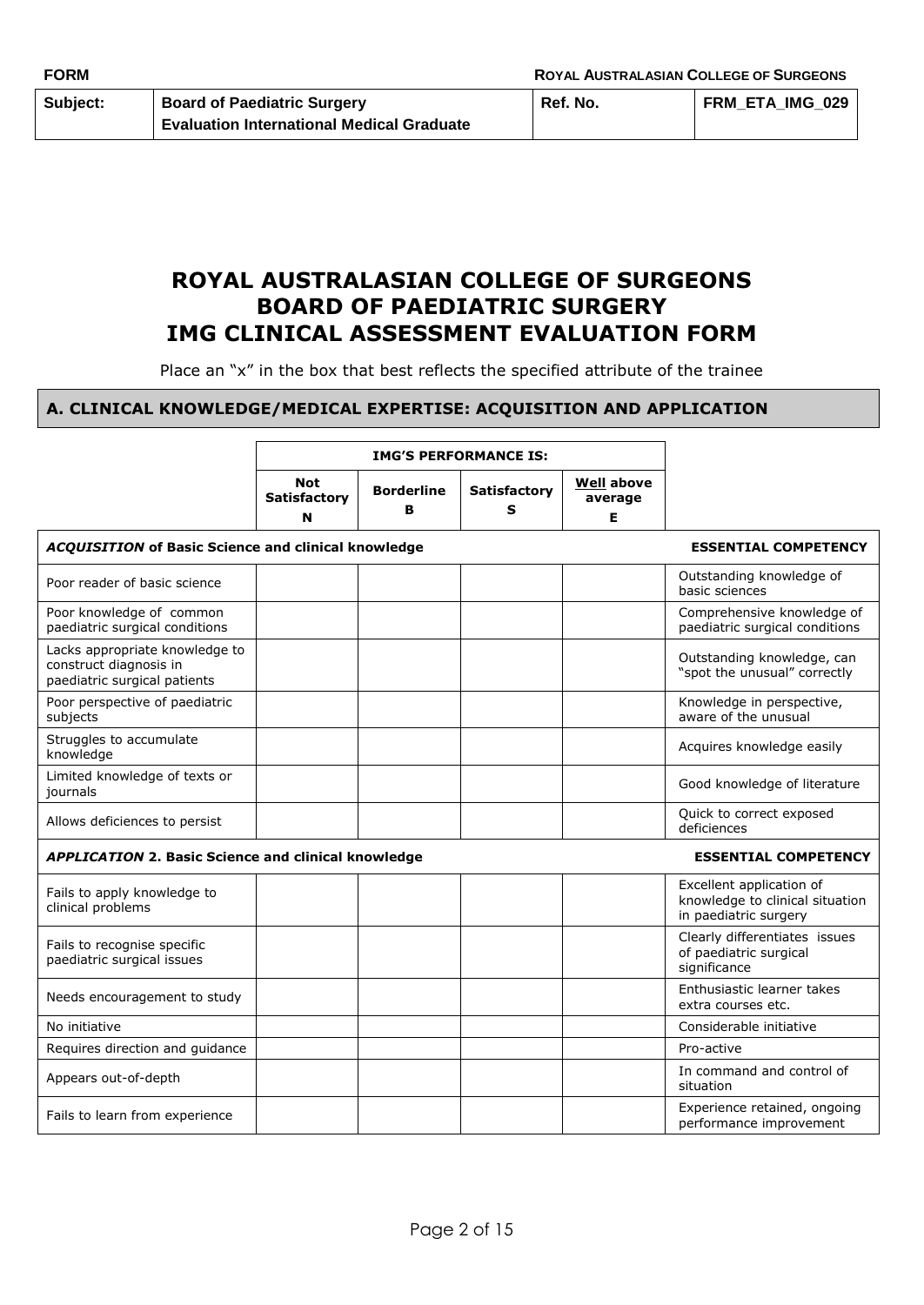| Subject: |  |
|----------|--|
|          |  |

**Subject: Board of Paediatric Surgery Evaluation International Medical Graduate**

#### **B. CLINICAL SKILLS: ACQUISITION AND APPLICATION OF CLINICAL INFORMATION**

|                                                                                    | <b>IMG'S PERFORMANCE IS:</b>    |                        |                          |                                   |                                                                                           |
|------------------------------------------------------------------------------------|---------------------------------|------------------------|--------------------------|-----------------------------------|-------------------------------------------------------------------------------------------|
|                                                                                    | Not<br><b>Satisfactory</b><br>N | <b>Borderline</b><br>в | <b>Satisfactory</b><br>s | <b>Well</b> above<br>average<br>Е |                                                                                           |
| 1. Verbal description of clinical assessment / Case Presentations                  |                                 |                        |                          |                                   | <b>CRITICAL COMPETENCY</b>                                                                |
| History taking deficient, sketchy                                                  |                                 |                        |                          |                                   | Takes a comprehensive and<br>pertinent history                                            |
| Jumbled/Disorganised<br>Much irrelevant information                                |                                 |                        |                          |                                   | Well organised<br>Focused, relevant                                                       |
| Inability to discuss relevance of<br>signs                                         |                                 |                        |                          |                                   | Good perspective                                                                          |
| 2. Written record of clinical assessment                                           |                                 |                        |                          |                                   | <b>CRITICAL COMPETENCY</b>                                                                |
| Inadequate or incomplete<br>Medical records inaccurate                             |                                 |                        |                          |                                   | Adequate and complete<br>Maintains accurate medical<br>records                            |
| Illegible                                                                          |                                 |                        |                          |                                   | Legible                                                                                   |
| Not focused, specific                                                              |                                 |                        |                          |                                   | Precise and perceptive                                                                    |
| 3. Eliciting Clinical Findings                                                     |                                 |                        |                          |                                   | <b>CRITICAL COMPETENCY</b>                                                                |
| Superficial in examination,<br>misses details                                      |                                 |                        |                          |                                   | Thorough, focussed and<br>relevant examination                                            |
| Poor ability to elicit symptoms<br>& signs                                         |                                 |                        |                          |                                   | Excellent clinical assessment                                                             |
| Demonstrates no regard for<br>cultural and social factors<br>when taking a history |                                 |                        |                          |                                   | Obtains clinical information in<br>a manner cognisant of cultural<br>and social factors   |
| 4. Demonstration of Clinical Competence in Diagnosis                               |                                 |                        |                          |                                   | <b>CRITICAL COMPETENCY</b>                                                                |
| Poor interpretation of clinical<br>features                                        |                                 |                        |                          |                                   | Excellent interpretation of<br>clinical features                                          |
| Fails to associate and prioritise<br>details in complex situations                 |                                 |                        |                          |                                   | Readily recognises and<br>manages clinical complexities                                   |
| Fails to apply knowledge in<br>analysis of clinical findings                       |                                 |                        |                          |                                   | Uses knowledge to analyse<br>clinical findings                                            |
| Does not differentiate<br>paediatric conditions amenable<br>to surgical treatment  |                                 |                        |                          |                                   | Accurately differentiates<br>conditions in children<br>amenable to surgical<br>management |
| 5. Post-operative care                                                             |                                 |                        |                          |                                   | <b>CRITICAL COMPETENCY</b>                                                                |
| Lacks interest                                                                     |                                 |                        |                          |                                   | Fully involved in post-op care                                                            |
| Late to notice complications                                                       |                                 |                        |                          |                                   | Recognises complications<br>early                                                         |
| Happy to leave post-operative<br>care to others                                    |                                 |                        |                          |                                   | "Hands-on" approach to post-<br>operative care                                            |
| Inappropriate /deficient<br>involvement of other relevant<br>personnel             |                                 |                        |                          |                                   | Appropriate co-ordination and<br>use of other personnel                                   |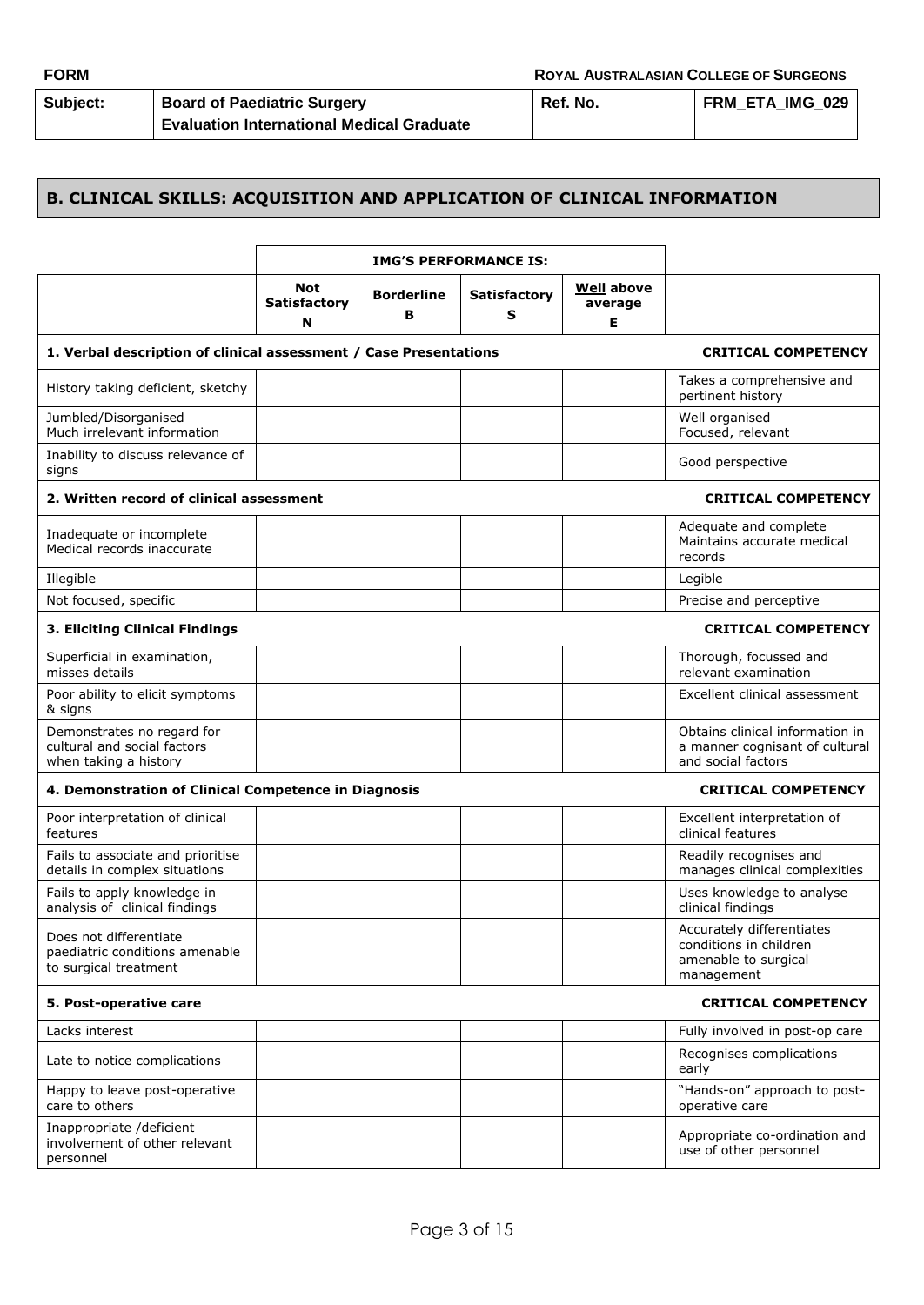| <b>FORM</b> |                                                  | <b>ROYAL AUSTRALASIAN COLLEGE OF SURGEONS</b> |                 |  |
|-------------|--------------------------------------------------|-----------------------------------------------|-----------------|--|
| Subject:    | <b>Board of Paediatric Surgery</b>               | Ref. No.                                      | FRM ETA IMG 029 |  |
|             | <b>Evaluation International Medical Graduate</b> |                                               |                 |  |

#### **C. CLINICAL DECISION-MAKING:**

*Application of knowledge, clinical information, and signs elicited to form a management plan*

|                                                                    | <b>IMG'S PERFORMANCE IS:</b>           |                        |                          |                                   |                                                                                                                              |
|--------------------------------------------------------------------|----------------------------------------|------------------------|--------------------------|-----------------------------------|------------------------------------------------------------------------------------------------------------------------------|
|                                                                    | <b>Not</b><br><b>Satisfactory</b><br>N | <b>Borderline</b><br>в | <b>Satisfactory</b><br>s | <b>Well</b> above<br>average<br>Е |                                                                                                                              |
| 1. Clinical Judgement                                              |                                        |                        |                          |                                   | <b>CRITICAL COMPETENCY</b>                                                                                                   |
| Fails to grasp significance of<br>findings                         |                                        |                        |                          |                                   | Recognises significance of<br>clinical findings                                                                              |
| Fails to respond to significant<br>clinical findings               |                                        |                        |                          |                                   | Responds rapidly &<br>appropriately to significant<br>clinical findings                                                      |
| Unable to distinguish specific<br>paediatric needs                 |                                        |                        |                          |                                   | Recognises and responds to<br>needs specific in paediatric<br>patients                                                       |
| Unaware of limitations                                             |                                        |                        |                          |                                   | Aware of limitations                                                                                                         |
| Inappropriate reaction to<br>emergencies                           |                                        |                        |                          |                                   | Appropriate reaction to<br>emergencies                                                                                       |
| Reluctant to seek advice<br>appropriately                          |                                        |                        |                          |                                   | Seeks advice appropriately                                                                                                   |
| 2. Use of investigations                                           |                                        |                        |                          |                                   | <b>CRITICAL COMPETENCY</b>                                                                                                   |
| Inappropriate                                                      |                                        |                        |                          |                                   | Appropriate selection and use<br>of investigative tools                                                                      |
| Exhibits no regard for patient<br>needs in planning investigations |                                        |                        |                          |                                   | Critically evaluates the<br>advantages and<br>disadvantages of each<br>investigative modality as<br>applied to patient needs |
| Poor ability to select<br>investigations                           |                                        |                        |                          |                                   | Safe and efficient and cost-<br>effective choice of<br>investigations                                                        |
| Limited ability to interpret                                       |                                        |                        |                          |                                   | Excellent at interpretation                                                                                                  |
| <b>3. Clinical Care</b>                                            |                                        |                        |                          |                                   | <b>CRITICAL COMPETENCY</b>                                                                                                   |
| Fails to develop an appropriate<br>management plan                 |                                        |                        |                          |                                   | Uses all information to<br>develop an efficient and<br>logical management plan                                               |
| Poor understanding of<br>treatment options                         |                                        |                        |                          |                                   | Accurately identifies the risks,<br>benefits and mechanisms of<br>action of medications and<br>other treatment options       |
| Ignores/avoids managing<br>complications                           |                                        |                        |                          |                                   | Recognises early and<br>manages complications<br>effectively                                                                 |
| Unaware of patient needs                                           |                                        |                        |                          |                                   | Manages patients with<br>sensitivity to physical, social,<br>cultural and psychological<br>needs                             |
| Unable to recognise risks                                          |                                        |                        |                          |                                   | Identifies and manages risks<br>and can implementa risk<br>management plan                                                   |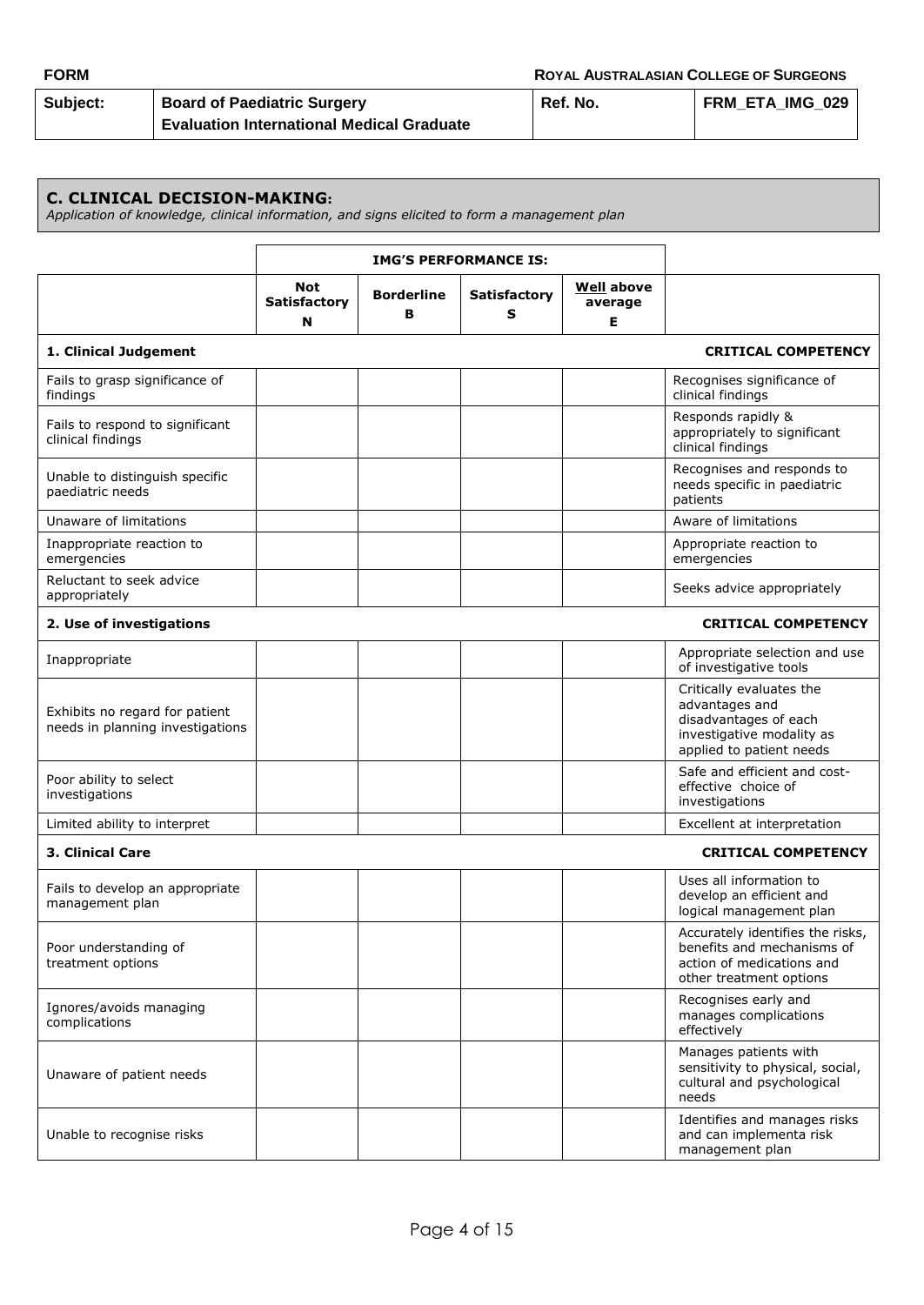| <b>FORM</b> |                                                  | <b>ROYAL AUSTRALASIAN COLLEGE OF SURGEONS</b> |                        |  |
|-------------|--------------------------------------------------|-----------------------------------------------|------------------------|--|
| Subject:    | <b>Board of Paediatric Surgery</b>               | Ref. No.                                      | <b>FRM ETA IMG 029</b> |  |
|             | <b>Evaluation International Medical Graduate</b> |                                               |                        |  |

# **D. TECHNICAL SKILLS**

|                                                                                                                                            | <b>IMG'S PERFORMANCE IS:</b>    |                        |                          |                                   |                                                                                                     |
|--------------------------------------------------------------------------------------------------------------------------------------------|---------------------------------|------------------------|--------------------------|-----------------------------------|-----------------------------------------------------------------------------------------------------|
|                                                                                                                                            | Not<br><b>Satisfactory</b><br>N | <b>Borderline</b><br>в | <b>Satisfactory</b><br>S | <b>Well</b> above<br>average<br>Е |                                                                                                     |
| 1. Operative Ability                                                                                                                       |                                 |                        |                          |                                   | <b>CRITICAL COMPETENCY</b>                                                                          |
| Lacks interest<br>Reluctant to be taught                                                                                                   |                                 |                        |                          |                                   | Highly motivated<br>Learns avidly                                                                   |
| Does not ensure that team and<br>equipment are ready<br>Often arrives to theatre late                                                      |                                 |                        |                          |                                   | Ensures team works efficiently<br>by organising activities in a<br>timely manner                    |
| Fails to learn techniques shown                                                                                                            |                                 |                        |                          |                                   | Excellent ability to learn new<br>techniques                                                        |
| Poor hand-eye co-ordination                                                                                                                |                                 |                        |                          |                                   | Excellent hand-eye co-<br>ordination                                                                |
| No effort made to understand<br>procedure prior to surgery<br>Does not have necessary<br>information for safe conduct of<br>procedure      |                                 |                        |                          |                                   | Excellent pre-operative<br>preparation and demonstrates<br>procedural knowledge                     |
| Fails to observe standards                                                                                                                 |                                 |                        |                          |                                   | Follows theatre protocols                                                                           |
| No appreciation of own<br>technique                                                                                                        |                                 |                        |                          |                                   | Analyses own technique as<br>part of quality improvement<br>process                                 |
| Slow and inefficient<br>Appears to struggle surgically<br>Ergonomically inefficient                                                        |                                 |                        |                          |                                   | Accurate and efficient<br>Fluent and in control<br>Ergonomically efficient                          |
| Rough                                                                                                                                      |                                 |                        |                          |                                   | Delicate with tissues                                                                               |
| Ties knots poorly                                                                                                                          |                                 |                        |                          |                                   | All knot tying secure                                                                               |
| Little attention to detail                                                                                                                 |                                 |                        |                          |                                   | Meticulous technique                                                                                |
| No ability to adapt skills to<br>operative requirements                                                                                    |                                 |                        |                          |                                   | Adapts skills to operative<br>requirements in each patient                                          |
| Shows poor knowledge of<br>anatomy                                                                                                         |                                 |                        |                          |                                   | Excellent knowledge of<br>anatomy                                                                   |
| Poor surgical judgement                                                                                                                    |                                 |                        |                          |                                   | Excellent surgical judgement                                                                        |
| Does not seek assistance<br>appropriately                                                                                                  |                                 |                        |                          |                                   | Seeks assistance<br>appropriately                                                                   |
| Panics in emergency                                                                                                                        |                                 |                        |                          |                                   | In control in emergency                                                                             |
| Unable to complete surgical<br>tasks when under pressure                                                                                   |                                 |                        |                          |                                   | Able to maintain surgical<br>judgement and safely<br>complete surgical procedures<br>under pressure |
| Poor Situational Awareness<br>Unable to adjust behaviour to<br>the individual patient or<br>condition or to the nature of the<br>procedure |                                 |                        |                          |                                   | Can anticipate changes in<br>operative plan and<br>demonstrates appropriate<br>flexibility          |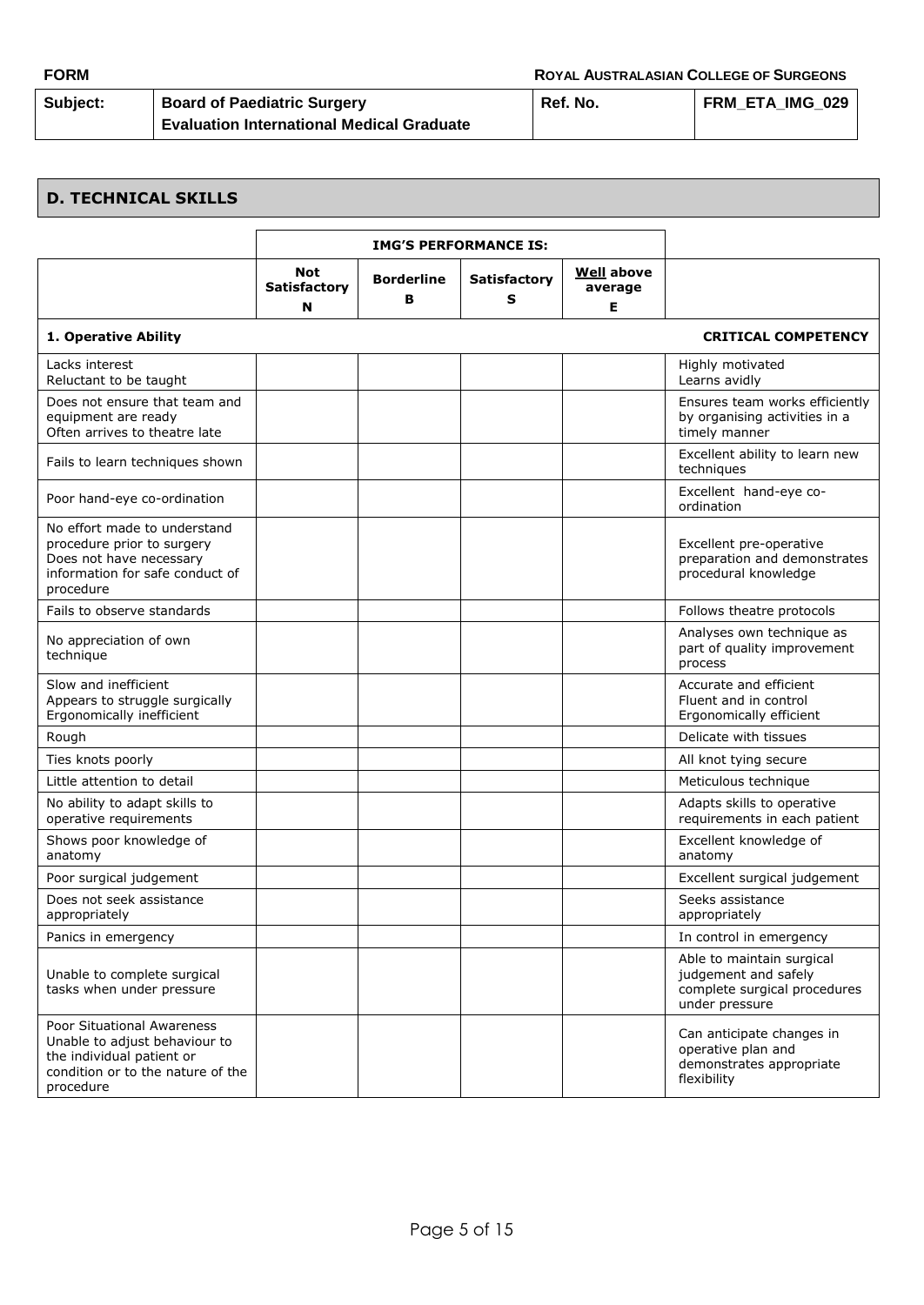| <b>FORM</b> |                                                  | <b>ROYAL AUSTRALASIAN COLLEGE OF SURGEONS</b> |                        |  |
|-------------|--------------------------------------------------|-----------------------------------------------|------------------------|--|
| Subject:    | <b>Board of Paediatric Surgery</b>               | Ref. No.                                      | <b>FRM ETA IMG 029</b> |  |
|             | <b>Evaluation International Medical Graduate</b> |                                               |                        |  |

#### **E. SCHOLARSHIP IMG'S PERFORMANCE IS: Not Satisfactory N Borderline B Satisfactory S Well above average E 1. Teaching and Learning ESSENTIAL COMPETENCY** Gives low priority **High priority**  $\begin{vmatrix} 1 & 1 \end{vmatrix}$  and  $\begin{vmatrix} 1 & 1 \end{vmatrix}$  and  $\begin{vmatrix} 1 & 1 \end{vmatrix}$  and  $\begin{vmatrix} 1 & 1 \end{vmatrix}$  and  $\begin{vmatrix} 1 & 1 \end{vmatrix}$  and  $\begin{vmatrix} 1 & 1 \end{vmatrix}$  and  $\begin{vmatrix} 1 & 1 \end{vmatrix}$  and  $\begin{vmatrix} 1 & 1 \end{vmatrix}$ Poorly prepared **Network Contains the Container of the Container** Poorly prepared Network and Network Contains a structure of the Contains of the Contains of the Contains of the Contains of the Contains of the Contains of Poorly delivered **Logical Accord 2012 Logical and clear, can inspire** Does not assist others in Learning Facilitates learning in others in the contract of the contract of the contract of the contract of the contract of the contract of the contract of the contract of the contract of the contract of the contract of the Unable to critically evaluate a new technique Critically appraises new trends and techniques Exhibits no interest **Shows and interest in learning** through research Unaware of resaerch influence on clinical practice Recognises value of research knowledge applied to clinical practice No inclination/skills shown Flair to research Does not complete project  $\begin{vmatrix} \cdot & \cdot & \cdot \\ \cdot & \cdot & \cdot \\ \cdot & \cdot & \cdot \end{vmatrix}$  Completes project Poor grasp of statistics & Research method Good grasp of statistics and research method **3. Publications ESSENTIAL COMPETENCY** No publication in preparation and the set of the set of the set of the set of the set of the set of the set of the set of the set of the set of the set of the set of the set of the set of the set of the set of the set of t Little interest in audit **Conscientious with audit** and the conscientious with audit Reluctant to present at meetings Keen to present at meetings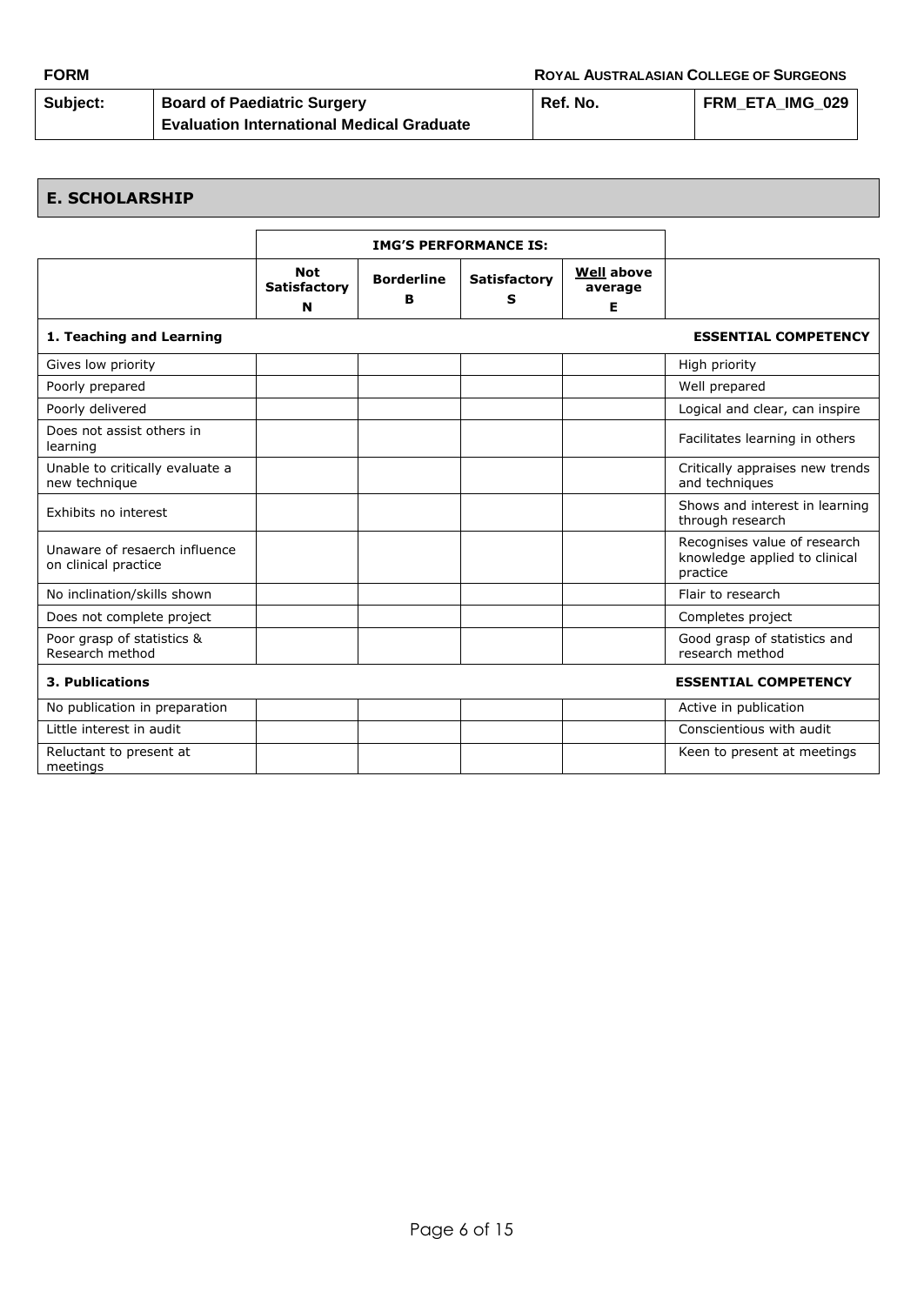| Subject: | <b>Board of Paediatric Surgery</b>               | Ref. No. | <b>FRM ETA IMG 029</b> |
|----------|--------------------------------------------------|----------|------------------------|
|          | <b>Evaluation International Medical Graduate</b> |          |                        |

# **F. MEDICAL COMMUNICATION SKILLS**

|                                                           | <b>IMG'S PERFORMANCE IS:</b>           |                        |                          |                                   |                                                                                                                                      |
|-----------------------------------------------------------|----------------------------------------|------------------------|--------------------------|-----------------------------------|--------------------------------------------------------------------------------------------------------------------------------------|
|                                                           | <b>Not</b><br><b>Satisfactory</b><br>N | <b>Borderline</b><br>в | <b>Satisfactory</b><br>s | <b>Well above</b><br>average<br>Е |                                                                                                                                      |
| 1. Communication with patients                            |                                        |                        |                          |                                   | <b>CRITICAL COMPETENCY</b>                                                                                                           |
| Poor listener                                             |                                        |                        |                          |                                   | Listens well                                                                                                                         |
| Ignores family                                            |                                        |                        |                          |                                   | Recognises importance of<br>communication with family                                                                                |
| Disliked by patients                                      |                                        |                        |                          |                                   | Liked by patients                                                                                                                    |
| Increases patient anxieties                               |                                        |                        |                          |                                   | Inspires confidence                                                                                                                  |
| Reluctant/inappropriate in<br>communication with patient  |                                        |                        |                          |                                   | Communicates with children in<br>a way appropriate to<br>developmental level                                                         |
| Unable to obtain informed<br>consent                      |                                        |                        |                          |                                   | Provides information enabling<br>informed consent                                                                                    |
| Inadequate in sharing relevant<br>information with family |                                        |                        |                          |                                   | Communicates information<br>about investigations,<br>treatment options and risks in<br>a way that is understandable<br>to the family |
| 2. Co-operation with staff                                |                                        |                        |                          |                                   | <b>CRITICAL COMPETENCY</b>                                                                                                           |
| Refuses to help out                                       |                                        |                        |                          |                                   | Always willing to help, even if<br>personally inconvenient                                                                           |
| Poor relationship with peers,<br>and may undermine        |                                        |                        |                          |                                   | Good rapport with peers                                                                                                              |
| Magnifies and allows<br>misunderstandings to escalate     |                                        |                        |                          |                                   | Initiates resolution of<br>misunderstanding                                                                                          |
| Poor relationship with staff<br>junior                    |                                        |                        |                          |                                   | Supportive and good<br>relationship with junior staff                                                                                |
| Often creates problems                                    |                                        |                        |                          |                                   | Skilled at defusing problems<br>in surgical team                                                                                     |
| Just does what is required                                |                                        |                        |                          |                                   | Keen enthusiastic                                                                                                                    |
| 3. Leadershipand Management                               |                                        |                        |                          |                                   | <b>CRITICAL COMPETENCY</b>                                                                                                           |
| Can only work alone                                       |                                        |                        |                          |                                   | Functions well as member of<br>team                                                                                                  |
| No consultation with others                               |                                        |                        |                          |                                   | Consults well with colleagues<br>and other professionals                                                                             |
| Unable to prioritise patient care                         |                                        |                        |                          |                                   | Applies a wide range of<br>information to prioritise<br>provision of patient care                                                    |
| Wasteful of resources                                     |                                        |                        |                          |                                   | Uses resources effectively for<br>patient care and balances<br>them with patient needs                                               |
| No interest in health services<br>management              |                                        |                        |                          |                                   | Willing to contribute to health<br>services management                                                                               |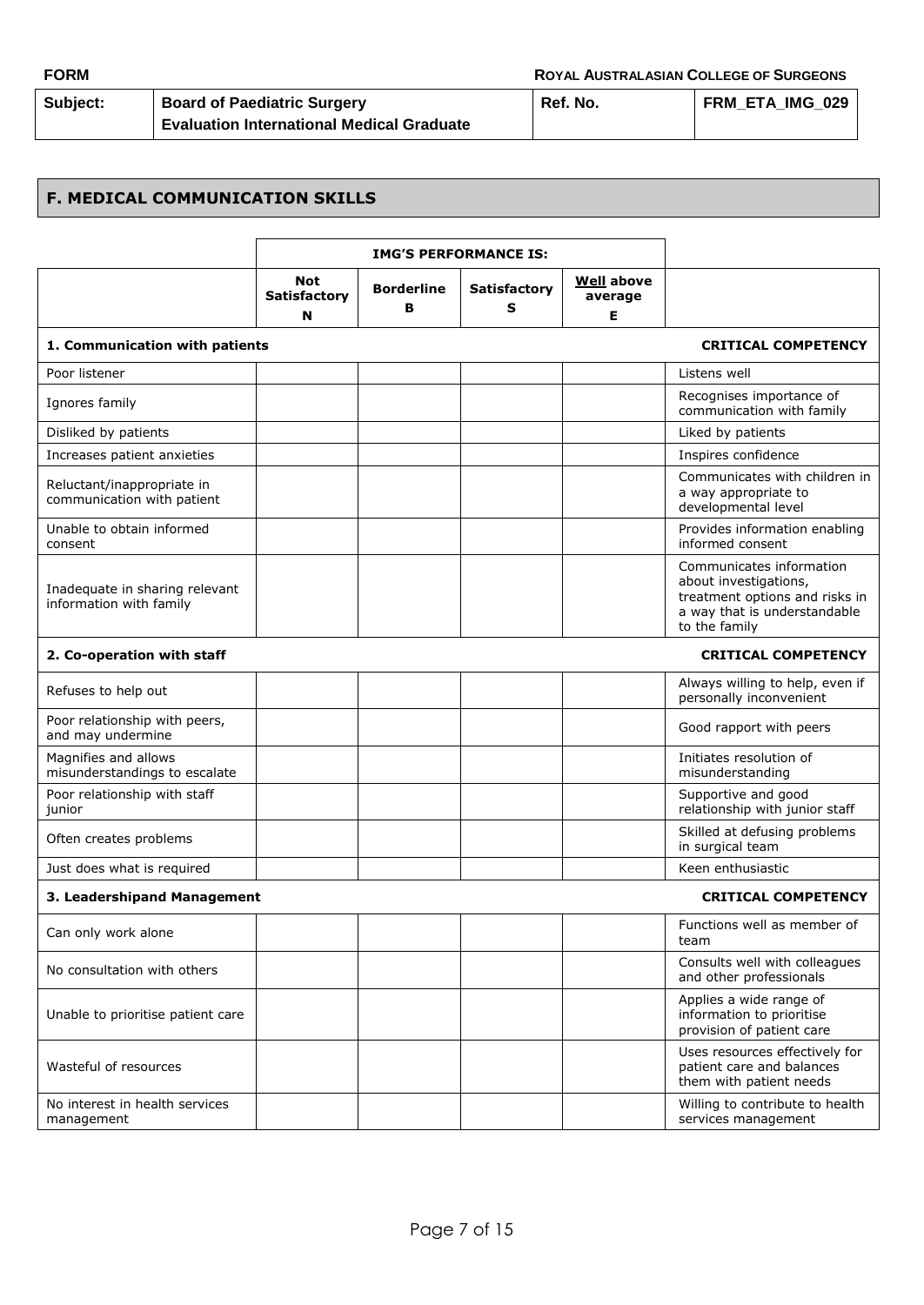| Subject: | <b>Board of Paediatric Surgery</b>               | Ref. No. | FRM ETA IMG 029 |
|----------|--------------------------------------------------|----------|-----------------|
|          | <b>Evaluation International Medical Graduate</b> |          |                 |

# **G. ATTITUDES**

|                                                                      | <b>IMG'S PERFORMANCE IS:</b>    |                        |                          |                                   |                                                                               |
|----------------------------------------------------------------------|---------------------------------|------------------------|--------------------------|-----------------------------------|-------------------------------------------------------------------------------|
|                                                                      | Not<br><b>Satisfactory</b><br>N | <b>Borderline</b><br>в | <b>Satisfactory</b><br>s | <b>Well</b> above<br>average<br>Е |                                                                               |
| 1. Self-motivation                                                   |                                 |                        |                          |                                   | <b>CRITICAL COMPETENCY</b>                                                    |
| Idle                                                                 |                                 |                        |                          |                                   | Full of energy                                                                |
| Late for sessions                                                    |                                 |                        |                          |                                   | Punctual                                                                      |
| Behind with letters or<br>summaries                                  |                                 |                        |                          |                                   | Up to date with work                                                          |
| Disorganised                                                         |                                 |                        |                          |                                   | Well organised                                                                |
| Off-loads work onto colleagues                                       |                                 |                        |                          |                                   | Performances go beyond the<br>"call of duty"                                  |
| Difficult to obtain on call                                          |                                 |                        |                          |                                   | Ready accessibility                                                           |
| Forgets to do things                                                 |                                 |                        |                          |                                   | Always completes tasks on<br>time                                             |
| Unreliable                                                           |                                 |                        |                          |                                   | Reliable and dependable                                                       |
| Inefficient in work practices                                        |                                 |                        |                          |                                   | Efficient, anticipates well                                                   |
| Has little interest in sick<br>children                              |                                 |                        |                          |                                   | Strong advocate for the sick<br>child                                         |
| 2. Stress response                                                   |                                 |                        |                          |                                   | <b>CRITICAL COMPETENCY</b>                                                    |
| Copes poorly                                                         |                                 |                        |                          |                                   | Copes well                                                                    |
| "Disappears" when problems<br>arise                                  |                                 |                        |                          |                                   | Responds well to problems                                                     |
| Does not seek help when<br>required                                  |                                 |                        |                          |                                   | Seeks help when required                                                      |
| Decompensates with critical<br>situation                             |                                 |                        |                          |                                   | In command in critical<br>situation                                           |
| Panics                                                               |                                 |                        |                          |                                   | Does not panic                                                                |
| Tends to blame others for<br>mistakes                                |                                 |                        |                          |                                   | Accepts responsibility for<br>mistakes                                        |
| Covers up mistakes                                                   |                                 |                        |                          |                                   | Openly learns from errors                                                     |
| Does not enjoy surgery                                               |                                 |                        |                          |                                   | Happy in work                                                                 |
| 3. Professionalism                                                   |                                 |                        |                          |                                   | <b>CRITICAL COMPETENCY</b>                                                    |
| Ethical ideals inconsistent with<br>paediatric issues                |                                 |                        |                          |                                   | Identifies and applies ethical<br>principles related to<br>paediatric surgery |
| Little comprehension of<br>medicolegal issues related to<br>children |                                 |                        |                          |                                   | Recognises medicolegal<br>implications of paediatric<br>surgical issues       |
| Cannot accept responsibility<br>for own decisions/actions            |                                 |                        |                          |                                   | Readily accountable for own<br>decisions/actions                              |
| Totally unable to accept<br>criticism                                |                                 |                        |                          |                                   | Responds constructively to<br>criticism                                       |
| Completely self-focussed                                             |                                 |                        |                          |                                   | Supports colleagues and<br>junior staff                                       |
| Has a totally inaccurate view<br>of own performance                  |                                 |                        |                          |                                   | Demonstrates insight into<br>own performance                                  |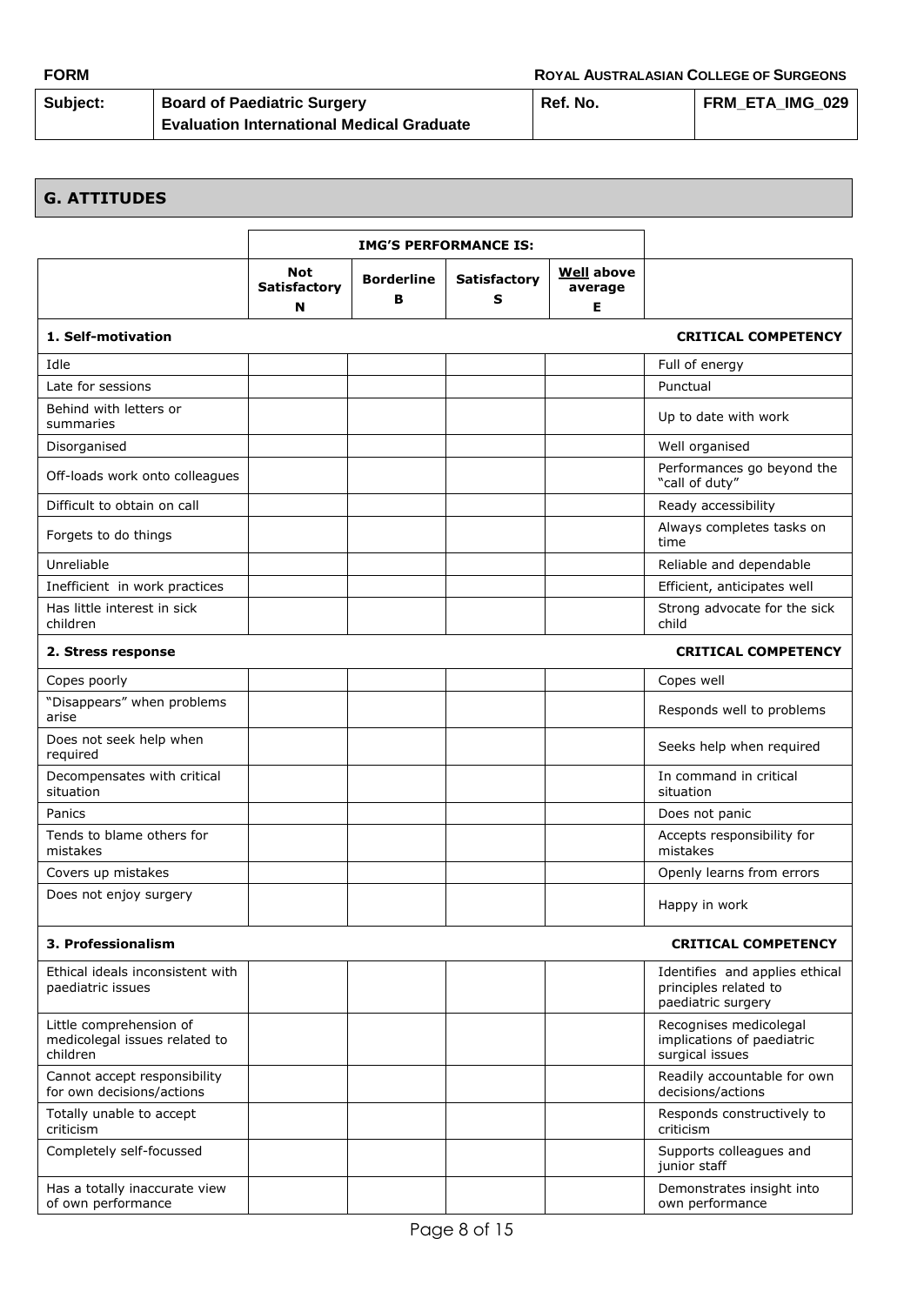| <b>FORM</b>     |                                                  | <b>ROYAL AUSTRALASIAN COLLEGE OF SURGEONS</b> |                 |  |
|-----------------|--------------------------------------------------|-----------------------------------------------|-----------------|--|
| <b>Subject:</b> | <b>Board of Paediatric Surgery</b>               | Ref. No.                                      | FRM ETA IMG 029 |  |
|                 | <b>Evaluation International Medical Graduate</b> |                                               |                 |  |

| Unaware of own limitations |  | Identifies and applies ethical<br>principles related to<br>paediatric surgery |
|----------------------------|--|-------------------------------------------------------------------------------|
|----------------------------|--|-------------------------------------------------------------------------------|

#### **3. Professionalism cont. CRITICAL COMPETENCY**

|                                                                                                                                                                                            |                                        | <b>IMG'S PERFORMANCE IS:</b> |                          |                                   |                                                                                                                                                                               |
|--------------------------------------------------------------------------------------------------------------------------------------------------------------------------------------------|----------------------------------------|------------------------------|--------------------------|-----------------------------------|-------------------------------------------------------------------------------------------------------------------------------------------------------------------------------|
|                                                                                                                                                                                            | <b>Not</b><br><b>Satisfactory</b><br>N | <b>Borderline</b><br>R.      | <b>Satisfactory</b><br>s | <b>Well above</b><br>average<br>Е |                                                                                                                                                                               |
| Lies to cover defects in work<br>Does not report information<br>correctly<br>Covers up errors or blames<br>others for problems                                                             |                                        |                              |                          |                                   | Honest<br><b>Admits Mistakes</b>                                                                                                                                              |
| Does not realise significance of<br>omission or mistake in clinical<br>work or judgment<br>Minimises own mistakes                                                                          |                                        |                              |                          |                                   | Keen to rectify deficiencies<br>Proactive in organising own<br>remedial programme if<br>needed does not repeat errors                                                         |
| Repeats same errors or<br>deficient performance through<br>lack of insight into own<br>performance<br>Fails to take action or advice to<br>improve performance<br>Denies there is an issue |                                        |                              |                          |                                   | Demonstrates insight into own<br>performance Addresses issues<br>when advised<br>Does not repeat errors and<br>addresses issues when<br>advised<br>Self critical and incisive |
| Does not attend to own health<br>issues that may impinge on<br>patient safety                                                                                                              |                                        |                              |                          |                                   | Demonstrates self health<br>advocacy with patient and<br>own safety a priority                                                                                                |

#### **H. OVERVIEW/COMMENTS**

#### **Circle appropriate response**

A Below expectations relative to a consultant surgeon/Needs further improvement

B Meeting expectations relative to a consultant surgeon or recently graduated Fellow C Exceeding expectations relative to a consultant surgeon

#### **Please make any explanatory comments regarding any area or competency**

#### **Medical Expertise**

Does this IMG display a broad practical and theoretical knowledge, to a standard expected of a specialist in Australia or New Zealand appropriate to contemporary Paediatric surgery? A B C

Does he or she apply this knowledge to reach logical and accurate diagnoses, and propose management plans that would be typical for a local paediatric surgeon? A B C

Are you convinced this IMG is reading and learning, either in preparation for the exam, or as part of self-improvement?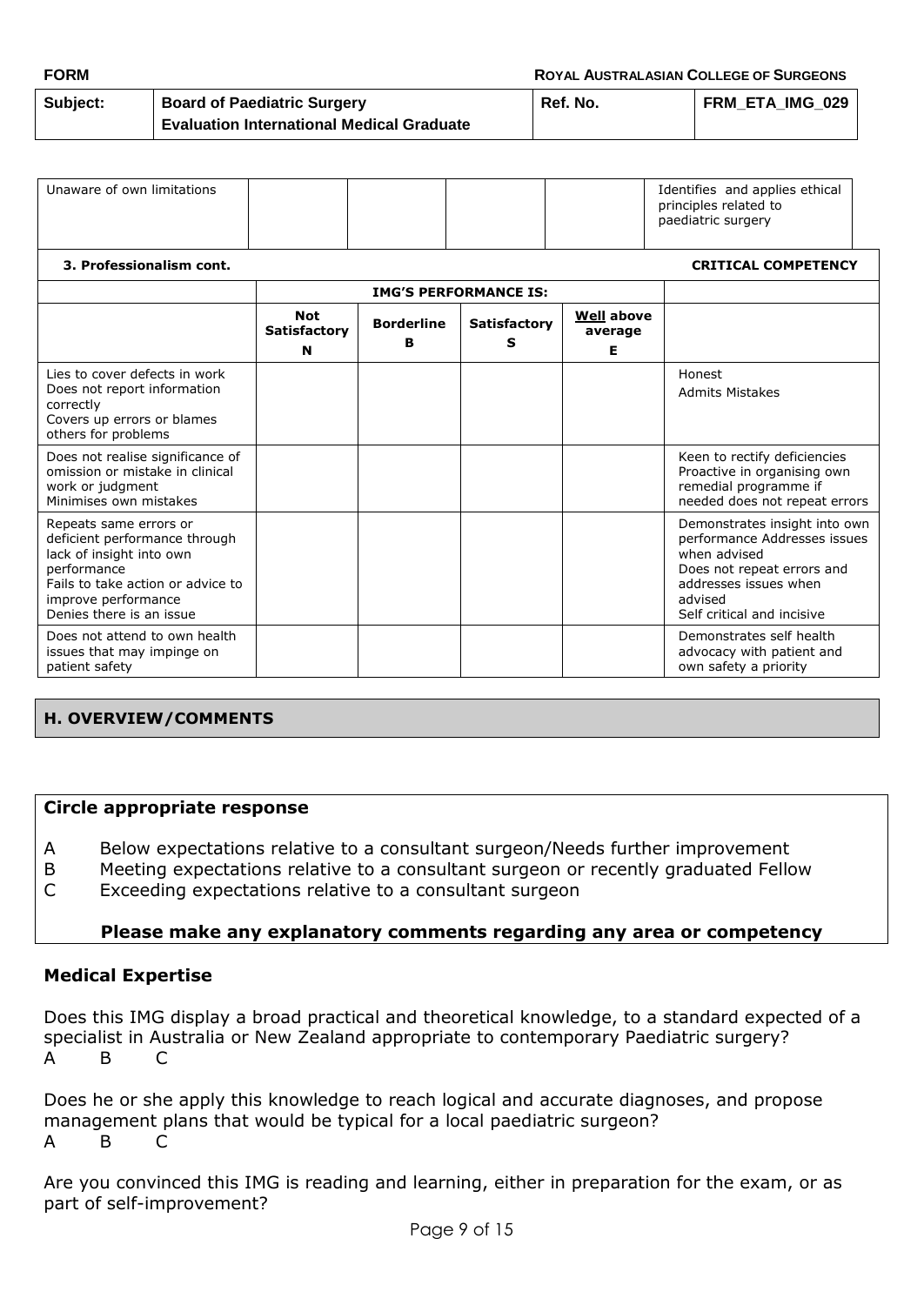| Subject: | <b>Board of Paediatric Surgery</b>               | Ref. No. | FRM ETA IMG 029 |
|----------|--------------------------------------------------|----------|-----------------|
|          | <b>Evaluation International Medical Graduate</b> |          |                 |

\_\_\_\_\_\_\_\_\_\_\_\_\_\_\_\_\_\_\_\_\_\_\_\_\_\_\_\_\_\_\_\_\_\_\_\_\_\_\_\_\_\_\_\_\_\_\_\_\_\_\_\_\_\_\_\_\_\_\_\_\_\_\_\_\_\_\_\_\_\_\_\_\_\_\_\_ \_\_\_\_\_\_\_\_\_\_\_\_\_\_\_\_\_\_\_\_\_\_\_\_\_\_\_\_\_\_\_\_\_\_\_\_\_\_\_\_\_\_\_\_\_\_\_\_\_\_\_\_\_\_\_\_\_\_\_\_\_\_\_\_\_\_\_\_\_\_\_\_\_\_\_\_\_ \_\_\_\_\_\_\_\_\_\_\_\_\_\_\_\_\_\_\_\_\_\_\_\_\_\_\_\_\_\_\_\_\_\_\_\_\_\_\_\_\_\_\_\_\_\_\_\_\_\_\_\_\_\_\_\_\_\_\_\_\_\_\_\_\_\_\_\_\_\_\_\_\_\_\_\_\_ \_\_\_\_\_\_\_\_\_\_\_\_\_\_\_\_\_\_\_\_\_\_\_\_\_\_\_\_\_\_\_\_\_\_\_\_\_\_\_\_\_\_\_\_\_\_\_\_\_\_\_\_\_\_\_\_\_\_\_\_\_\_\_\_\_\_\_\_\_\_\_\_\_\_\_\_\_ \_\_\_\_\_\_\_\_\_\_\_\_\_\_\_\_\_\_\_\_\_\_\_\_\_\_\_\_\_\_\_\_\_\_\_\_\_\_\_\_\_\_\_\_\_\_\_\_\_\_\_\_\_\_\_\_\_\_\_\_\_\_\_\_\_\_\_\_\_\_\_\_\_\_\_\_\_

#### A B C

 $\mathsf{Comments}\colon$ 

### **Technical Expertise**

Has this IMG demonstrated to you the degree of dexterity, co-ordination and surgical skills you would expect of a trained and experienced surgeon? A B C

Does this IMG practice safe surgery, consistently taking the necessary precautions to a standard expected in Australia or New Zealand, and show respect for the safety of self, patients, and coworkers?

A B C

Have you been confident this IMG has been safe and reliable, and has always worked within the limits of their experience and ability?

A B C

Assess the competence of this IMG in the following surgical areas;

- Inguino-scrotal surgery under 6 months of age.
- Neonatal Bowel obstruction
- Surgical conditions in the premature infant
- Urinary tract endoscopy and interpretation of uro-radiology
- Hypospadias
- Laparoscopic procedures
- Pyloromyotomy
- Thoracoscopy
- Oesophageal Atresia
- Congenital diaphragmatic hernia
- Neonatal Anorectal anomaly and neonatal aganglionosis management
- Burns management
- Open renal surgery
- Sistrunks procedure

Comments:\_\_\_\_\_\_\_\_\_\_\_\_\_\_\_\_\_\_\_\_\_\_\_\_\_\_\_\_\_\_\_\_\_\_\_\_\_\_\_\_\_\_\_\_\_\_\_\_\_\_\_\_\_\_\_\_\_\_\_\_\_\_\_\_\_\_\_

List any other significant procedures you believe this IMG is considerably skilled and experienced at performing.

\_\_\_\_\_\_\_\_\_\_\_\_\_\_\_\_\_\_\_\_\_\_\_\_\_\_\_\_\_\_\_\_\_\_\_\_\_\_\_\_\_\_\_\_\_\_\_\_\_\_\_\_\_\_\_\_\_\_\_\_\_\_\_\_\_\_\_\_\_\_\_\_\_\_\_\_\_ \_\_\_\_\_\_\_\_\_\_\_\_\_\_\_\_\_\_\_\_\_\_\_\_\_\_\_\_\_\_\_\_\_\_\_\_\_\_\_\_\_\_\_\_\_\_\_\_\_\_\_\_\_\_\_\_\_\_\_\_\_\_\_\_\_\_\_\_\_\_\_\_\_\_\_\_\_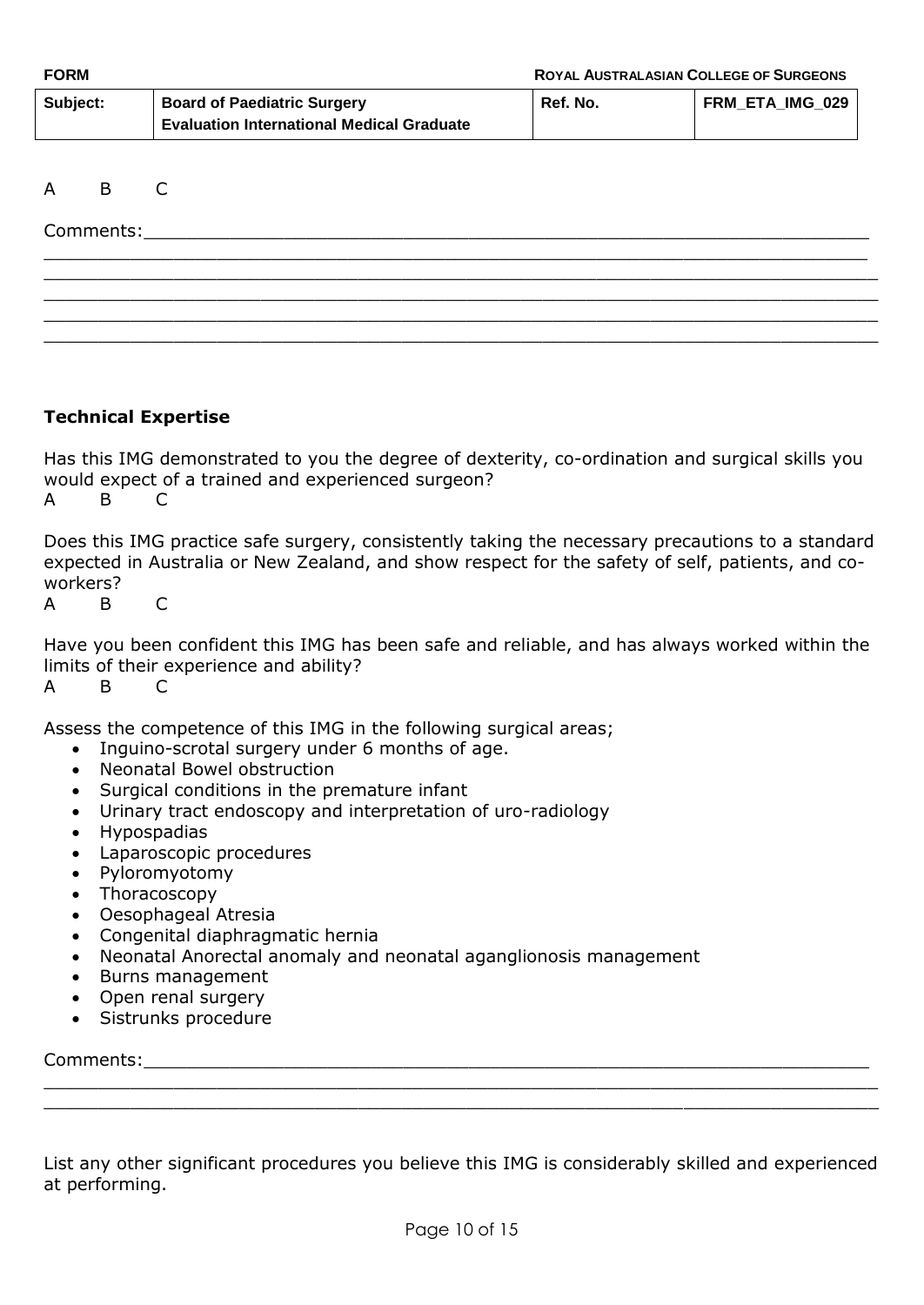| Subject: | <b>Board of Paediatric Surgery</b>               | Ref. No. | <b>FRM ETA IMG 029</b> |
|----------|--------------------------------------------------|----------|------------------------|
|          | <b>Evaluation International Medical Graduate</b> |          |                        |

\_\_\_\_\_\_\_\_\_\_\_\_\_\_\_\_\_\_\_\_\_\_\_\_\_\_\_\_\_\_\_\_\_\_\_\_\_\_\_\_\_\_\_\_\_\_\_\_\_\_\_\_\_\_\_\_\_\_\_\_\_\_\_\_\_\_\_\_\_\_\_\_\_\_\_\_\_ \_\_\_\_\_\_\_\_\_\_\_\_\_\_\_\_\_\_\_\_\_\_\_\_\_\_\_\_\_\_\_\_\_\_\_\_\_\_\_\_\_\_\_\_\_\_\_\_\_\_\_\_\_\_\_\_\_\_\_\_\_\_\_\_\_\_\_\_\_\_\_\_\_\_\_\_\_

# **Judgement - Clinical Decision Making**

|     |                | Has this IMG been demonstrating good sense and judgment when proposing treatment plans,            |
|-----|----------------|----------------------------------------------------------------------------------------------------|
|     |                | giving appropriate alternatives where appropriate? Have they shown an awareness of what is         |
|     |                | reasonable and achievable in the local environment, taking into account individual patient/family  |
|     |                | wishes, patient co-morbidities and local expertise (eq regional vs tertiary hospital, NICU level)? |
| A B | $\overline{C}$ |                                                                                                    |
|     |                |                                                                                                    |

Has this IMG been using investigations appropriately? Has there been reason and logic in test selection, ready justification of their choice, and no tendency to over investigate? A B C

Is this IMG able to investigate paediatric surgical conditions appropriately and interpret functional and anatomical findings?

A B C

Has this IMG been able to recognise the sick or urgent patient, and recognise early changes in clinical condition that require intervention or change of treatment? A B C

Has the IMG demonstrated the ability to conduct antenatal counseling and follow-up of antenatal detected conditions?

*A* B *C*

Is the IMG able to allocate hospital resources and develop management plans taking into account the families circumstances (residential distance to tertiary care, family economic status and availability of family support)?

A B C

| ∽ |  |  |
|---|--|--|
|   |  |  |

\_\_\_\_\_\_\_\_\_\_\_\_\_\_\_\_\_\_\_\_\_\_\_\_\_\_\_\_\_\_\_\_\_\_\_\_\_\_\_\_\_\_\_\_\_\_\_\_\_\_\_\_\_\_\_\_\_\_\_\_\_\_\_\_\_\_\_\_\_\_\_\_\_\_\_\_\_ \_\_\_\_\_\_\_\_\_\_\_\_\_\_\_\_\_\_\_\_\_\_\_\_\_\_\_\_\_\_\_\_\_\_\_\_\_\_\_\_\_\_\_\_\_\_\_\_\_\_\_\_\_\_\_\_\_\_\_\_\_\_\_\_\_\_\_\_\_\_\_\_\_\_\_\_\_

#### **Scholar & Teacher**

Has this IMG shown an interest in the education program of the hospital, attending and contributing to the meetings?

A B C

Has this IMG looked for opportunities and shown a willingness, to teach the junior medical staff, undergraduates, nurses and allied health professionals? A B C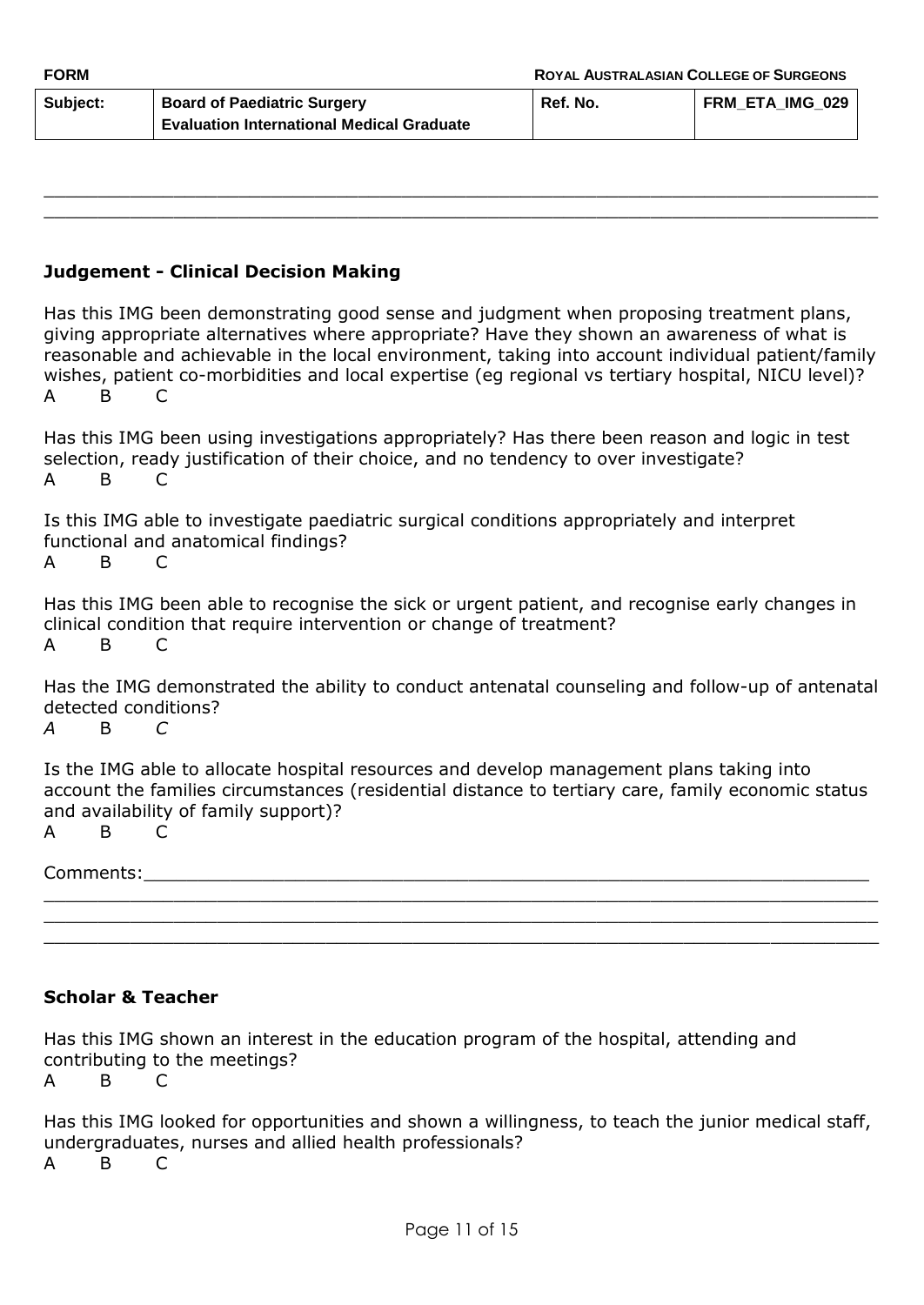| <b>FORM</b> |                                                  | <b>ROYAL AUSTRALASIAN COLLEGE OF SURGEONS</b> |                 |  |
|-------------|--------------------------------------------------|-----------------------------------------------|-----------------|--|
| Subject:    | <b>Board of Paediatric Surgery</b>               | Ref. No.                                      | FRM ETA IMG 029 |  |
|             | <b>Evaluation International Medical Graduate</b> |                                               |                 |  |

Does this IMG show informed interpretation of published literature, and understand what might limit whether published evidence can be applied in local circumstances?

\_\_\_\_\_\_\_\_\_\_\_\_\_\_\_\_\_\_\_\_\_\_\_\_\_\_\_\_\_\_\_\_\_\_\_\_\_\_\_\_\_\_\_\_\_\_\_\_\_\_\_\_\_\_\_\_\_\_\_\_\_\_\_\_\_\_\_\_\_\_\_\_\_\_\_\_\_ \_\_\_\_\_\_\_\_\_\_\_\_\_\_\_\_\_\_\_\_\_\_\_\_\_\_\_\_\_\_\_\_\_\_\_\_\_\_\_\_\_\_\_\_\_\_\_\_\_\_\_\_\_\_\_\_\_\_\_\_\_\_\_\_\_\_\_\_\_\_\_\_\_\_\_\_\_

A B C

 ${\sf Comments:}$ 

# **Professionalism**

Has this IMG been punctual, prepared, and contactable when rostered for clinical or on-call obligations?

A B C

Has this IMG shown a willingness to accept responsibility for their own actions, admit fault for mistakes, and accept responsibility for failures or complications, and subsequently not repeat these mistakes?

A B C

Does this IMG provide an appropriate level of informed consent, taking account of family wishes and autonomy when recommending treatment plans? A B C

Has the IMG been shown clear understanding of the process of consent in relation to minors in Australia or New Zealand, in different scenarios relating to guardianship, fostering and age of the patient and for different procedures?

A B C

Does the IMG understand under what circumstances and the processes involved in the state overriding parental consent?

A B C

Does the IMG understand their responsibilities in the care of children with suspected neglect or non-accidental injury? Does the IMG recognise non-accidental injury and signs of neglect? A B C

Does this IMG conduct him or herself appropriately in situations of stress, frustration, or interpersonal conflict?

A B C

| Does the IMG understand and demonstrate the appropriate ethical guidelines in: |          |    |              |
|--------------------------------------------------------------------------------|----------|----|--------------|
| dealing with the health industry sponsorship?                                  |          | к. | $\mathsf{C}$ |
| in conducting clinical research?.                                              | <b>B</b> |    |              |
| introducton of new techniques, managements or prosthetics? A                   |          |    |              |

Comments:

 $\_$  , and the contribution of the contribution of  $\mathcal{L}_\mathcal{A}$  , and the contribution of  $\mathcal{L}_\mathcal{A}$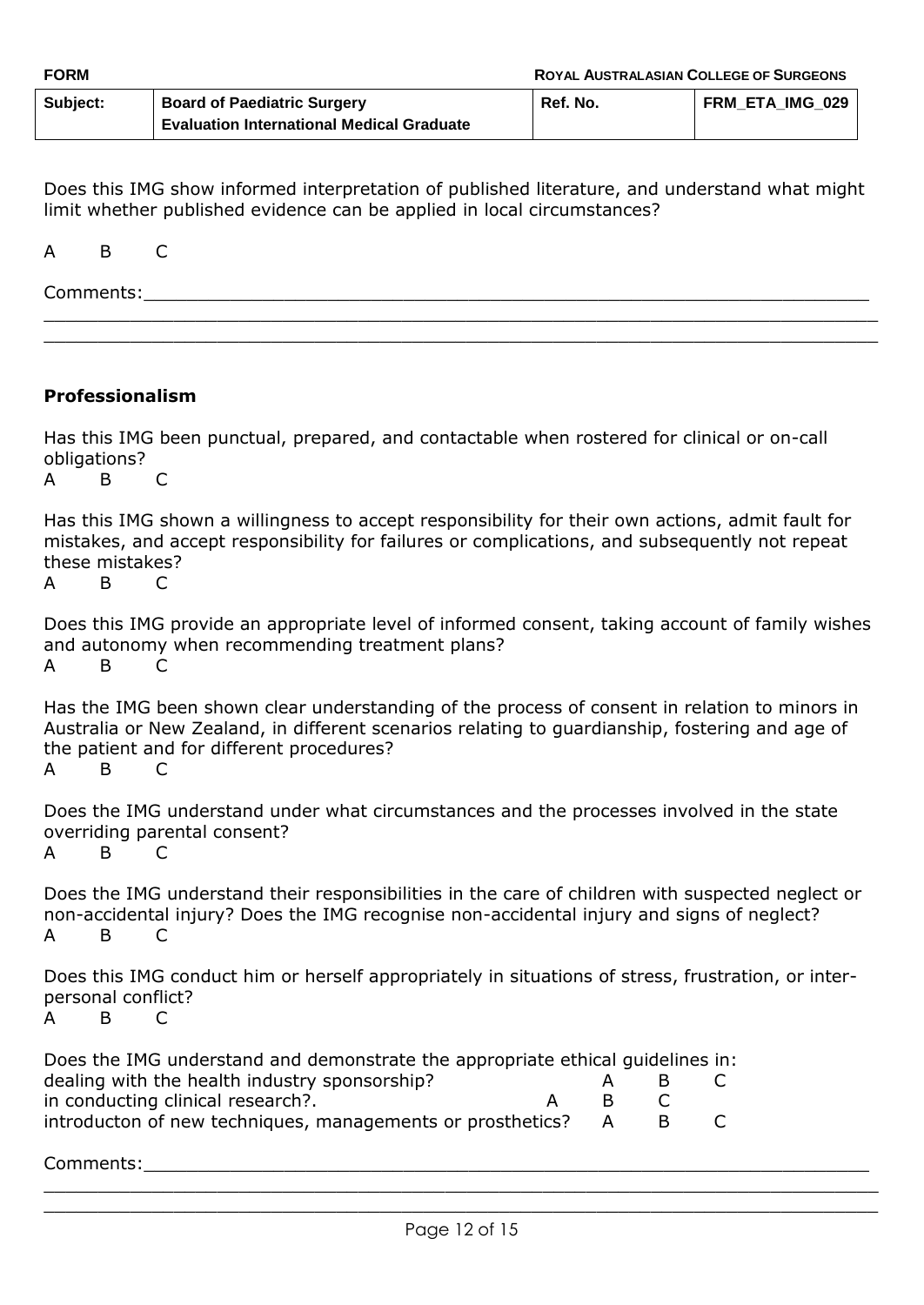| <b>FORM</b> |                                                  | <b>ROYAL AUSTRALASIAN COLLEGE OF SURGEONS</b> |                 |
|-------------|--------------------------------------------------|-----------------------------------------------|-----------------|
| Subject:    | <b>Board of Paediatric Surgery</b>               | Ref. No.                                      | FRM ETA IMG 029 |
|             | <b>Evaluation International Medical Graduate</b> |                                               |                 |

# **Health Advocacy**

Has this IMG shown awareness that health resources are finite, and been prudent in their use of or requests for health care resources?

A B C

Has this IMG shown an understanding of the multi-cultural nature of Australian and New Zealand, and been respectful of the values and beliefs of various population groups as they affect their health care requirements and decisions?

A B C

Does this IMG show a respect for and readily employ local protocols and policies such as safe sharps use and disposal, infection control, safe work hours, adverse event reporting, and local clinical procedures and pathways?

\_\_\_\_\_\_\_\_\_\_\_\_\_\_\_\_\_\_\_\_\_\_\_\_\_\_\_\_\_\_\_\_\_\_\_\_\_\_\_\_\_\_\_\_\_\_\_\_\_\_\_\_\_\_\_\_\_\_\_\_\_\_\_\_\_\_\_\_\_\_\_\_\_\_\_\_\_ \_\_\_\_\_\_\_\_\_\_\_\_\_\_\_\_\_\_\_\_\_\_\_\_\_\_\_\_\_\_\_\_\_\_\_\_\_\_\_\_\_\_\_\_\_\_\_\_\_\_\_\_\_\_\_\_\_\_\_\_\_\_\_\_\_\_\_\_\_\_\_\_\_\_\_\_\_

A B C

Comments:

# **Collaboration**

Has this IMG shown an understanding of the roles and responsibilities of the varied health care professionals that typically make up an Australian or New Zealand health care team, and have they requested and shown respect for their contributions to patient health care? A B C

Has he or she fostered team work through appropriate delegation, clear instructions, acknowledgement of roles within the team, and inclusion of non- medical members of the team? *A B C*

Has this IMG shown a readiness to appropriately consult other paediatric surgeons, and specialists from other disciplines, when this is needed to provide the best treatment option for a patient?

A B C

Has this IMG consistently provided timely and appropriate advice to patients and colleagues when they have been asked to provide consultation advice? A B C

Comments:

\_\_\_\_\_\_\_\_\_\_\_\_\_\_\_\_\_\_\_\_\_\_\_\_\_\_\_\_\_\_\_\_\_\_\_\_\_\_\_\_\_\_\_\_\_\_\_\_\_\_\_\_\_\_\_\_\_\_\_\_\_\_\_\_\_\_\_\_\_\_\_\_\_\_\_\_\_ \_\_\_\_\_\_\_\_\_\_\_\_\_\_\_\_\_\_\_\_\_\_\_\_\_\_\_\_\_\_\_\_\_\_\_\_\_\_\_\_\_\_\_\_\_\_\_\_\_\_\_\_\_\_\_\_\_\_\_\_\_\_\_\_\_\_\_\_\_\_\_\_\_\_\_\_\_ \_\_\_\_\_\_\_\_\_\_\_\_\_\_\_\_\_\_\_\_\_\_\_\_\_\_\_\_\_\_\_\_\_\_\_\_\_\_\_\_\_\_\_\_\_\_\_\_\_\_\_\_\_\_\_\_\_\_\_\_\_\_\_\_\_\_\_\_\_\_\_\_\_\_\_\_\_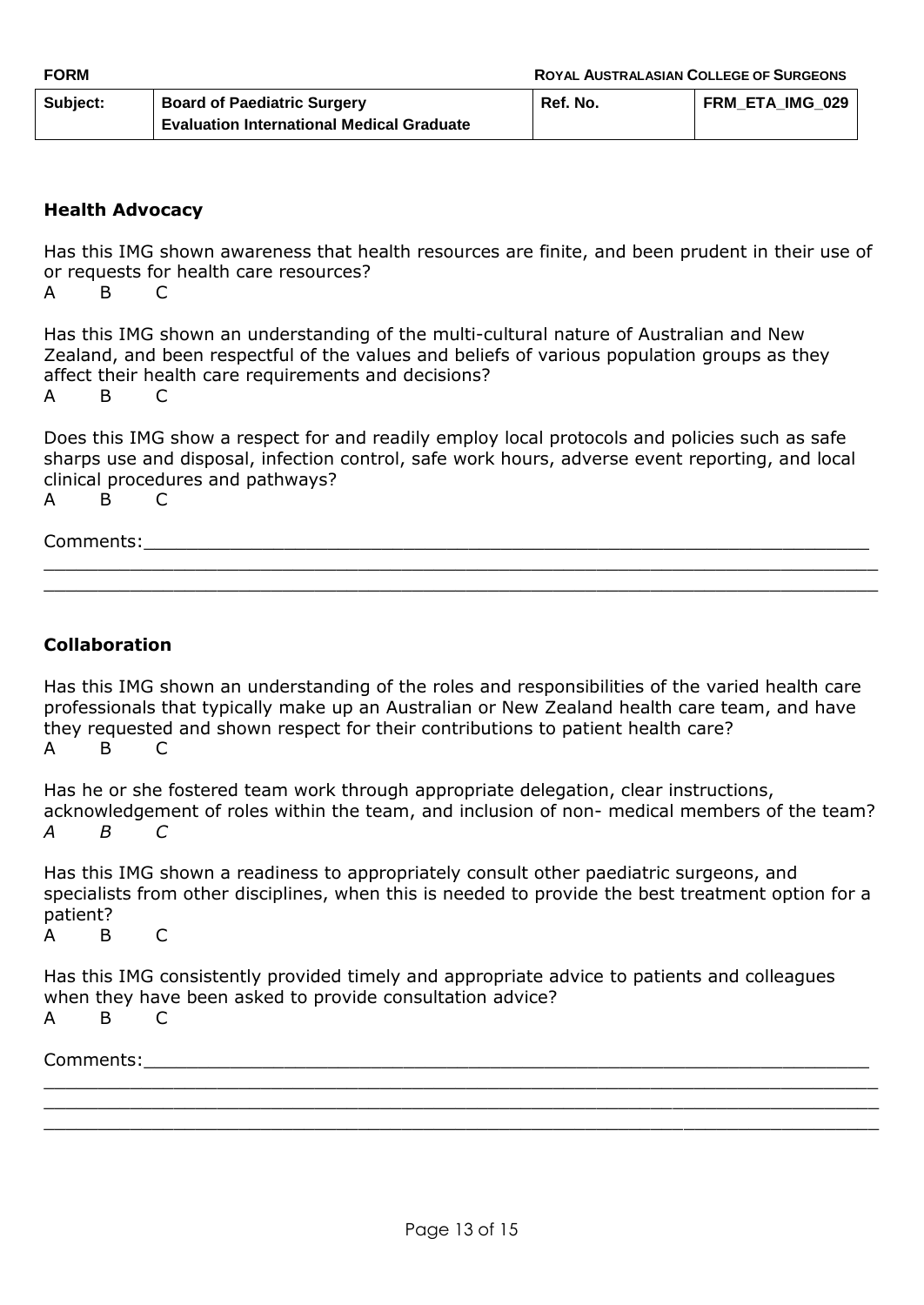| <b>FORM</b> |                                                  | <b>ROYAL AUSTRALASIAN COLLEGE OF SURGEONS</b> |                 |
|-------------|--------------------------------------------------|-----------------------------------------------|-----------------|
| Subject:    | <b>Board of Paediatric Surgery</b>               | Ref. No.                                      | FRM ETA IMG 029 |
|             | <b>Evaluation International Medical Graduate</b> |                                               |                 |

## **Management and Leadership**

Has this IMG shown an appropriate leadership style and commitment, providing guidance, advice, and feedback to co-workers in a supportive and constructive manner? A B C

Has this IMG been diligent in documentation, reporting and communicating responsibly, and maintaining clear and contemporaneous records? A B C

\_\_\_\_\_\_\_\_\_\_\_\_\_\_\_\_\_\_\_\_\_\_\_\_\_\_\_\_\_\_\_\_\_\_\_\_\_\_\_\_\_\_\_\_\_\_\_\_\_\_\_\_\_\_\_\_\_\_\_\_\_\_\_\_\_\_\_\_\_\_\_\_\_\_\_\_\_ \_\_\_\_\_\_\_\_\_\_\_\_\_\_\_\_\_\_\_\_\_\_\_\_\_\_\_\_\_\_\_\_\_\_\_\_\_\_\_\_\_\_\_\_\_\_\_\_\_\_\_\_\_\_\_\_\_\_\_\_\_\_\_\_\_\_\_\_\_\_\_\_\_\_\_\_\_

Comments:\_\_\_\_\_\_\_\_\_\_\_\_\_\_\_\_\_\_\_\_\_\_\_\_\_\_\_\_\_\_\_\_\_\_\_\_\_\_\_\_\_\_\_\_\_\_\_\_\_\_\_\_\_\_\_\_\_\_\_\_\_\_\_\_\_\_\_

### **Communication**

Has this IMG consistently used a clear and considerate style of communication when dealing with patients and their relatives, being well understood and receptive to questions? A B C

Has this IMG being able to communicate empathetically and with clarity to families, particularly in times of stress or emotional distress? A B C

\_\_\_\_\_\_\_\_\_\_\_\_\_\_\_\_\_\_\_\_\_\_\_\_\_\_\_\_\_\_\_\_\_\_\_\_\_\_\_\_\_\_\_\_\_\_\_\_\_\_\_\_\_\_\_\_\_\_\_\_\_\_\_\_\_\_\_\_\_\_\_\_\_\_\_\_\_ \_\_\_\_\_\_\_\_\_\_\_\_\_\_\_\_\_\_\_\_\_\_\_\_\_\_\_\_\_\_\_\_\_\_\_\_\_\_\_\_\_\_\_\_\_\_\_\_\_\_\_\_\_\_\_\_\_\_\_\_\_\_\_\_\_\_\_\_\_\_\_\_\_\_\_\_\_

 $\_$  , and the contribution of the contribution of the contribution of the contribution of  $\mathcal{L}_\mathcal{A}$  $\_$  , and the contribution of the contribution of  $\mathcal{L}_\mathcal{A}$  , and the contribution of  $\mathcal{L}_\mathcal{A}$ 

Has this IMG been clear and timely when communicating with co-workers? A B C

Comments:

#### **CPD**

List the conferences and workshops attended during this assessment period.

List the education sessions attended during this assessment period.

\_\_\_\_\_\_\_\_\_\_\_\_\_\_\_\_\_\_\_\_\_\_\_\_\_\_\_\_\_\_\_\_\_\_\_\_\_\_\_\_\_\_\_\_\_\_\_\_\_\_\_\_\_\_\_\_\_\_\_\_\_\_\_\_\_\_\_\_\_\_\_\_\_\_\_\_\_ \_\_\_\_\_\_\_\_\_\_\_\_\_\_\_\_\_\_\_\_\_\_\_\_\_\_\_\_\_\_\_\_\_\_\_\_\_\_\_\_\_\_\_\_\_\_\_\_\_\_\_\_\_\_\_\_\_\_\_\_\_\_\_\_\_\_\_\_\_\_\_\_\_\_\_\_